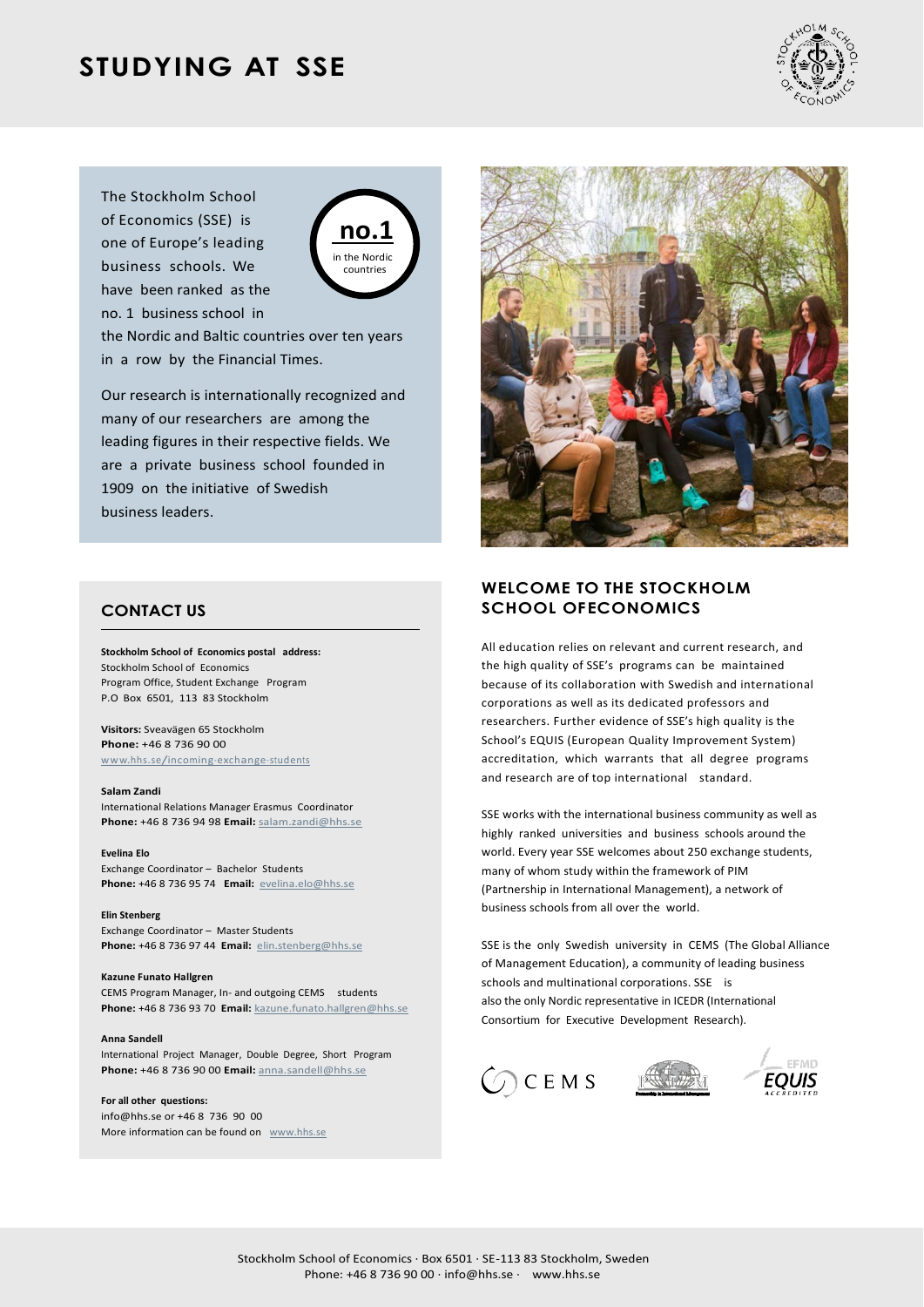# **STUDYING AT SSE**



### **SEMESTER DATES**

At SSE the semester is divided into two study periods, each of them is concluded by a two-week exam period. For incoming exchange students the semester starts a couple of days earlier with a mandatory introduction to SSE, Stockholm, Sweden.

### **PRELIMINARY SEMESTER DATES FOR THE ACADEMIC YEAR 2020/2021:**

#### **Fall 2020: August 31, 2020 – January 15, 2021**

Mandatory Orientation Days for incoming students: Aug 27–28 Period 1: Aug 31 – Oct 26, Period 2: Oct 27 – Jan 15, 2021 (including exam period).

Exchange students will have their last written exam before the Christmas Holidays, but in order to complete their exchange studies at SSE they may also be asked to hand in an assignment in January.

#### **Spring 2021: January 18 – June 4, 2021**

Mandatory Orientation Days for incoming students: Jan 14–15. Period 3: Jan 18 – Mar 24, Period 4: Mar 25 – June 4 (including exam period).

## **APPLICATION DEADLINE**

Nomination deadline for our partner universities is April 1 for the fall semester and October 1 for the spring semester.

# **COURSES**

Courses within the following fields are offered:

- Management
- Finance
- Economics
- Accounting and Financial Management
- Marketing

In addition, courses in Entrepreneurship and Languages will be offered.

## **LEARNING EXPECTATIONS**

Exchange students study under the same standards as the Swedish students and they need to be fluent in English to follow the courses at SSE. They are required to take courses corresponding to 30 ECTS; i.e. 15 ECTS per period. In general, 15 ECTS per period will require at least 40 hours of study per week (classes included).

Some courses are characterized by traditional teaching, with lectures, written course assignments and seminars. In other courses the teaching is to a great extent based on cases; active participation in class is expected and contributes to the final grade. Many of the courses require substantial preparatory reading.

### **GRADING SYSTEM**

From 2017 Fall.

| <b>GRADE</b> | <b>MARKS</b>    | <b>GPA</b> |
|--------------|-----------------|------------|
| Pass         | $50 - 59$ marks | 3,0        |
| Good         | $60 - 69$ marks | 3.5        |
| Very Good    | 70-79 marks     | 4.0        |
| Excellent    | 80-100          | 5.0        |

# **PRACTICAL INFORMATION**

Housing: SSE manages a number of rooms and apartments, but cannot guarantee housing for all exchange students. However, useful advice on how to find housing is always available online.

# **LIVING EXPENSES**

| Total/month (SEK)                           | 8720 - 10 720 |  |  |
|---------------------------------------------|---------------|--|--|
| Other (insurance, phone etc)                | 300           |  |  |
| Hobbies                                     | 1800          |  |  |
| Local travel                                | $620*$        |  |  |
| Housing                                     | $4000 - 6000$ |  |  |
| Food                                        | 2 000         |  |  |
| The following is a feasible monthly budget: |               |  |  |

Note that you will have to pay for the course literature, i.e. books, compendiums etc.

*\*If you buy a student card for the whole semester.*